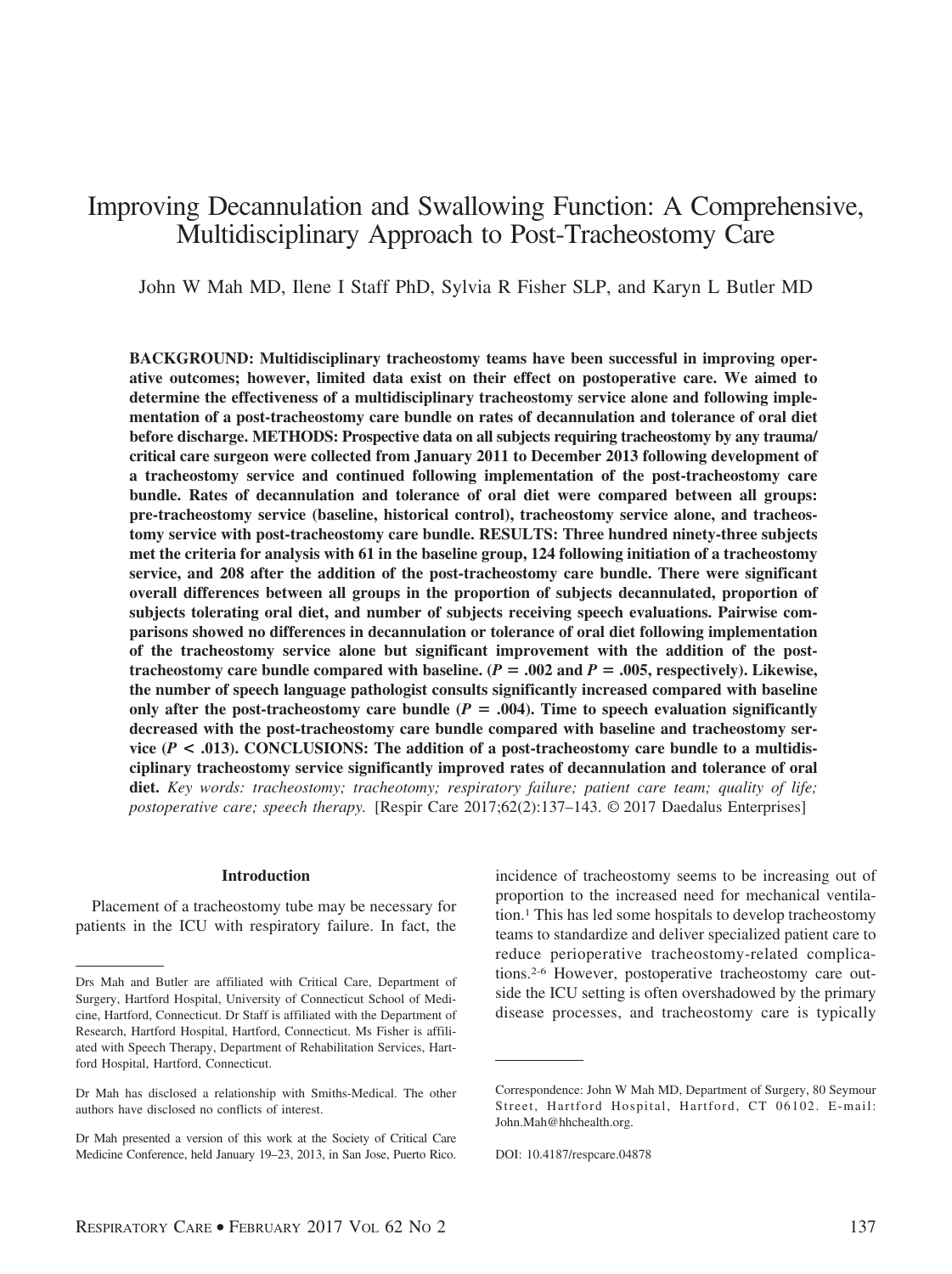delivered by multiple providers, including the primary physician, resident, mid-level providers, consulting surgeon, nurse, respiratory therapist, and speech language pathologist, each relying on the others to act independently. Thus, many patients may receive fragmented and suboptimal postoperative tracheostomy care, often neglecting a thorough evaluation of their individual tracheostomy needs, including advancement of diet or ongoing need for tracheostomy.7

SEE THE RELATED EDITORIAL ON PAGE 246

In fact, the presence of a tracheostomy tube may impair swallowing function.<sup>8-15</sup> Farri et al<sup>16</sup> found that in subjects with tracheostomy, following head and neck surgery, dysphagia negatively impacted emotional and social outcomes. More importantly, quality of life in these subjects was improved by providing education from a healthcare professional on how to improve their swallowing function.16 Similarly, in non-cancer patients with tracheostomy, decannulation improved quality of life as a result of enhanced body image perception.<sup>17</sup> Although more substantial data are limited, it seems rational to believe that advancing patients to a state of tolerating oral nutrition and eliminating reliance on artificial devices would improve a patient's quality of life. Unfortunately, few studies have examined this progression in regard to more frequent decannulations, improvements in speech function, or tolerance of an oral diet, with many studies limited by design, power, or validity.18

With the success of bundled therapy<sup>19</sup> in multiple other areas of medicine, including reduction in urinary tract infections, sepsis, ventilator-associated pneumonia, and catheter-related bloodstream infections,20-23 we hypothesized that adding a post-tracheostomy care bundle to our existing tracheostomy service would improve rates of decannulation and swallowing function. The bundle included a process to identify and follow all patients immediately after tracheostomy, established a consistent method to deliver postoperative care, and organized all essential providers with the goal of progressing all patients to their maximal clinical potential.

## **Methods**

## **Study Population**

This is a prospective cohort study designed to examine the impact of a comprehensive postoperative care bundle on rates of decannulation and swallowing function. Subjects undergoing tracheostomy before implementation of the bundle served as historical controls. The study was approved by the institutional review board of Hartford

# **QUICK LOOK**

## **Current knowledge**

Tracheostomy teams have focused on improving perioperative outcomes. Only a few studies focusing on care outside the ICU demonstrated an improvement in time to decannulation, with none showing improvement in overall rates of decannulation. There is also little to no evidence of assessment and/or improvement in diet or swallowing function following tracheostomy.

## **What this paper contributes to our knowledge**

This paper draws attention to the need for better posttracheostomy care. Tracheostomy teams alone were not able to improve rates of decannulation or tolerance of oral diet. Via the addition of a simple post-tracheostomy care bundle, the intensivist-led tracheostomy team was able to make a significant improvement in the care of subjects following tracheostomy.

Hospital (Hartford, Connecticut). Hartford Hospital is an 800-bed tertiary referral, level 1 trauma center with -22,000 ICU admissions during the study period. Data collected on all subjects from March 2010 to December 2013, over the age of 18, who underwent tracheostomy by a trauma/critical surgeon, were stored in the Surgical Critical Care Tracheostomy Database and eligible for the study. Patients were excluded if they did not survive their hospital stay or were in a withdrawal of support process. Patients undergoing tracheostomy by any ear, nose, and throat surgeon were not included.

Three groups were categorized according to three specific implementation strategies and corresponding consecutive time periods. A retrospective control group was identified and included all subjects receiving tracheostomy from March 2010 to December 2010 before development of a formal tracheostomy service (baseline group). Prospective data were then collected marking the implementation of an intensivist-led tracheostomy service, which included all subjects receiving a tracheostomy from January 2011 to December 2011 (tracheostomy service group). Finally, a post-tracheostomy care bundle was introduced, and prospective data were collected on all subjects receiving tracheostomy from January 2012 to December 2013, encompassing the intensivist-led tracheostomy service and implementation of the post-tracheostomy care bundle (posttracheostomy care bundle group).

## **Post-Tracheostomy Care Bundle**

The post-tracheostomy care bundle consisted of 4 parts: an electronic postoperative order set with automated re-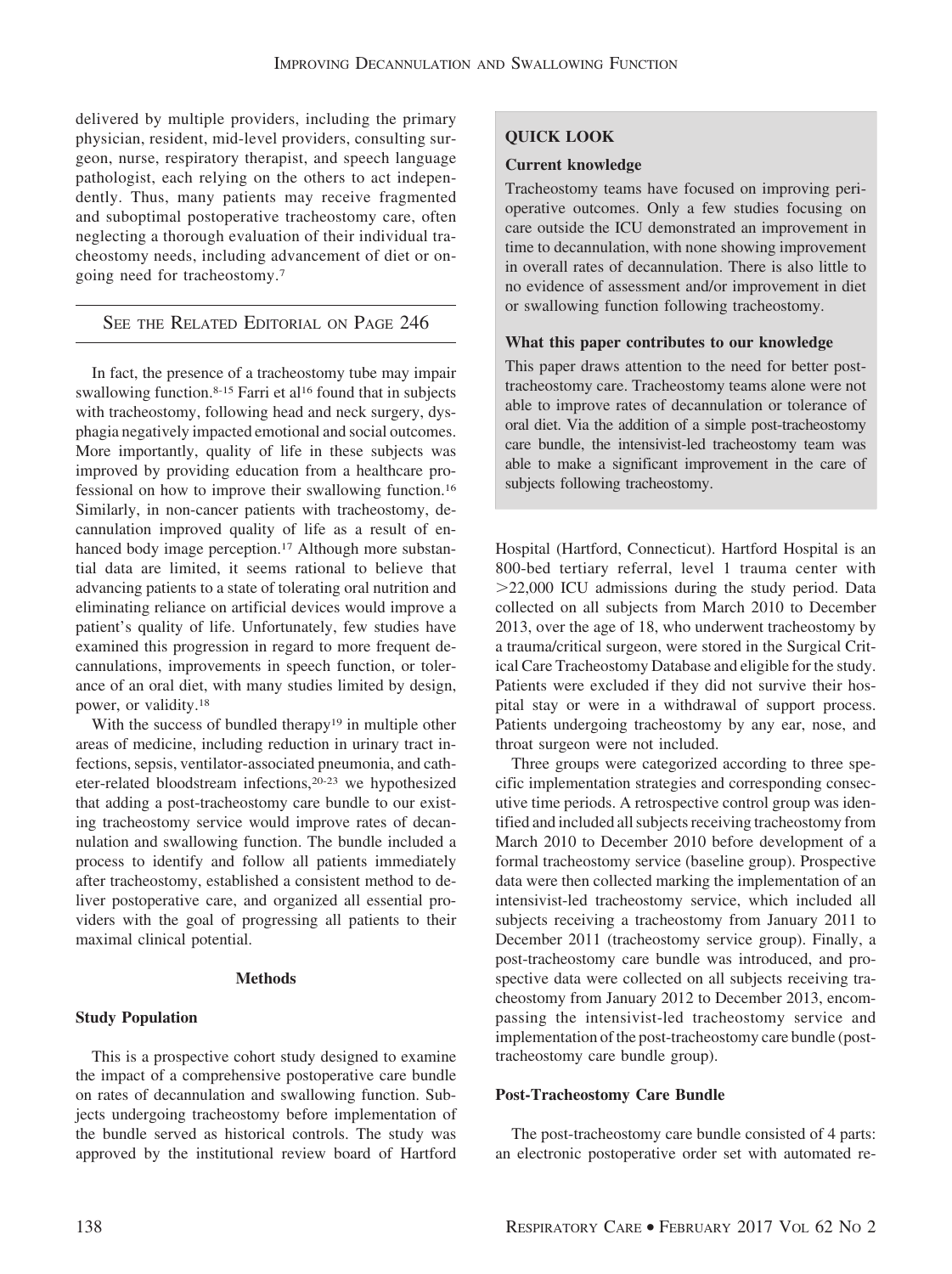#### Table 1. Post-Tracheostomy Care Bundle

| Bundle                                                                                         | Description                                                                                                                                                                                                                                                                                                                                                                       |  |  |
|------------------------------------------------------------------------------------------------|-----------------------------------------------------------------------------------------------------------------------------------------------------------------------------------------------------------------------------------------------------------------------------------------------------------------------------------------------------------------------------------|--|--|
| Electronic postoperative tracheostomy                                                          | Standardized preselected order set that contains:                                                                                                                                                                                                                                                                                                                                 |  |  |
| order set                                                                                      | (1) Automatic RT consult                                                                                                                                                                                                                                                                                                                                                          |  |  |
|                                                                                                | (2) Immediate SLP consult                                                                                                                                                                                                                                                                                                                                                         |  |  |
|                                                                                                | (3) Detailed description of (RN) tracheostomy care                                                                                                                                                                                                                                                                                                                                |  |  |
|                                                                                                | (4) Common problem list and instructions                                                                                                                                                                                                                                                                                                                                          |  |  |
|                                                                                                | (5) Specific emergency instructions                                                                                                                                                                                                                                                                                                                                               |  |  |
|                                                                                                | (6) Team contact information                                                                                                                                                                                                                                                                                                                                                      |  |  |
| Tracking and following system                                                                  | All patients with tracheostomy or receiving tracheostomy care require electronic documentation and<br>orders for respiratory therapy. The electronic patient medical record was accessed to identify all<br>patients with tracheostomy, including patients who failed to have the post-tracheostomy order set or<br>new patients being admitted with a pre-existing tracheostomy. |  |  |
| Decannulation protocol                                                                         | SLP collaborates with RT and surgeon and bedside RN to begin speaking valve trials and assess for<br>downsizing to improve swallowing function. RT is empowered to evaluate, change/downsize, and<br>decannulate with guidance from the covering tracheostomy surgeon. The surgeon is required to change<br>the tracheostomy tube if there is an immature tract.                  |  |  |
| Tracheostomy rounds                                                                            | Weekly rounds consisted of a tracheostomy surgeon, RT, and SLP. This process utilized the tracking and<br>following system to generate an accurate list of all patients with a tracheostomy.                                                                                                                                                                                      |  |  |
|                                                                                                | The rounding process:                                                                                                                                                                                                                                                                                                                                                             |  |  |
|                                                                                                | (1) Established the appropriate plan of care                                                                                                                                                                                                                                                                                                                                      |  |  |
|                                                                                                | (2) Identified patients who could have their tracheostomy tubes downsized or decannulated                                                                                                                                                                                                                                                                                         |  |  |
|                                                                                                | (3) Identified patients who could have diets started or advanced                                                                                                                                                                                                                                                                                                                  |  |  |
|                                                                                                | (4) Provided education and awareness to staff regarding tracheostomy care                                                                                                                                                                                                                                                                                                         |  |  |
| $RT$ = respiratory therapist<br>$SLP$ = speech language pathologist<br>$RN =$ registered nurse |                                                                                                                                                                                                                                                                                                                                                                                   |  |  |

spiratory therapist and speech language pathologist consultations, a tracheostomy tracking and following system, a respiratory therapist-driven decannulation protocol, and a formal rounding process to individualize tracheostomy

#### **Data Collection**

care (Table 1).

The primary outcome was tracheostomy decannulation before hospital discharge. Secondary outcomes included tolerance of oral diet and speech consultation by day 2. Diet tolerance was determined by a yes-no assessment with "yes" being defined as tolerating a National Dysphagia Diet 1 or better and "no" to all other subjects. Both initial and best diets were recorded. The time to speech consultation by day 2 was collected as a dichotomous variable. Additional subject demographics, tracheostomy characteristics, and stay were collected (Table 2).

## **Data Analysis**

Decannulation and occurrence of speech evaluation were analyzed with independent group chi-square tests of proportion. Preliminary analysis compared the subjects in each of the 3 cohorts for demographics, severity of illness, and tracheostomy characteristics using chi-square tests for dichotomous or categorical variables and either one-way analysis of variance or the Kruskal-Wallis test for continuous variables. Kruskal-Wallis and chi-square tests of proportion were used for the continuous and dichotomous measures of time until speech evaluation. In addition to the analyses indicating an overall difference among the 3 groups, 3 additional analyses were run using chi-square tests, *t* tests, or Wilcoxon ranked sum tests for pairwise comparison. Given the multiple testing, a Bonferroni correction was applied, and  $P < .0125$  was considered significant for these analyses.

A multivariate logistic regression predicting decannulation was performed using time period/implementation strategy as the key predictor of interest and any other factors showing a univariate relationship with time period or decannulation as covariates. Data were compiled in Excel and transferred to SPSS 21 (IBM, Armonk, New York) for analysis.

#### **Results**

#### **Characteristics of the 3 Study Groups**

From March 2010 to December 2013, 477 patients met the criteria, with 84 patients excluded due to death or withdrawal of support, leaving 393 subjects available for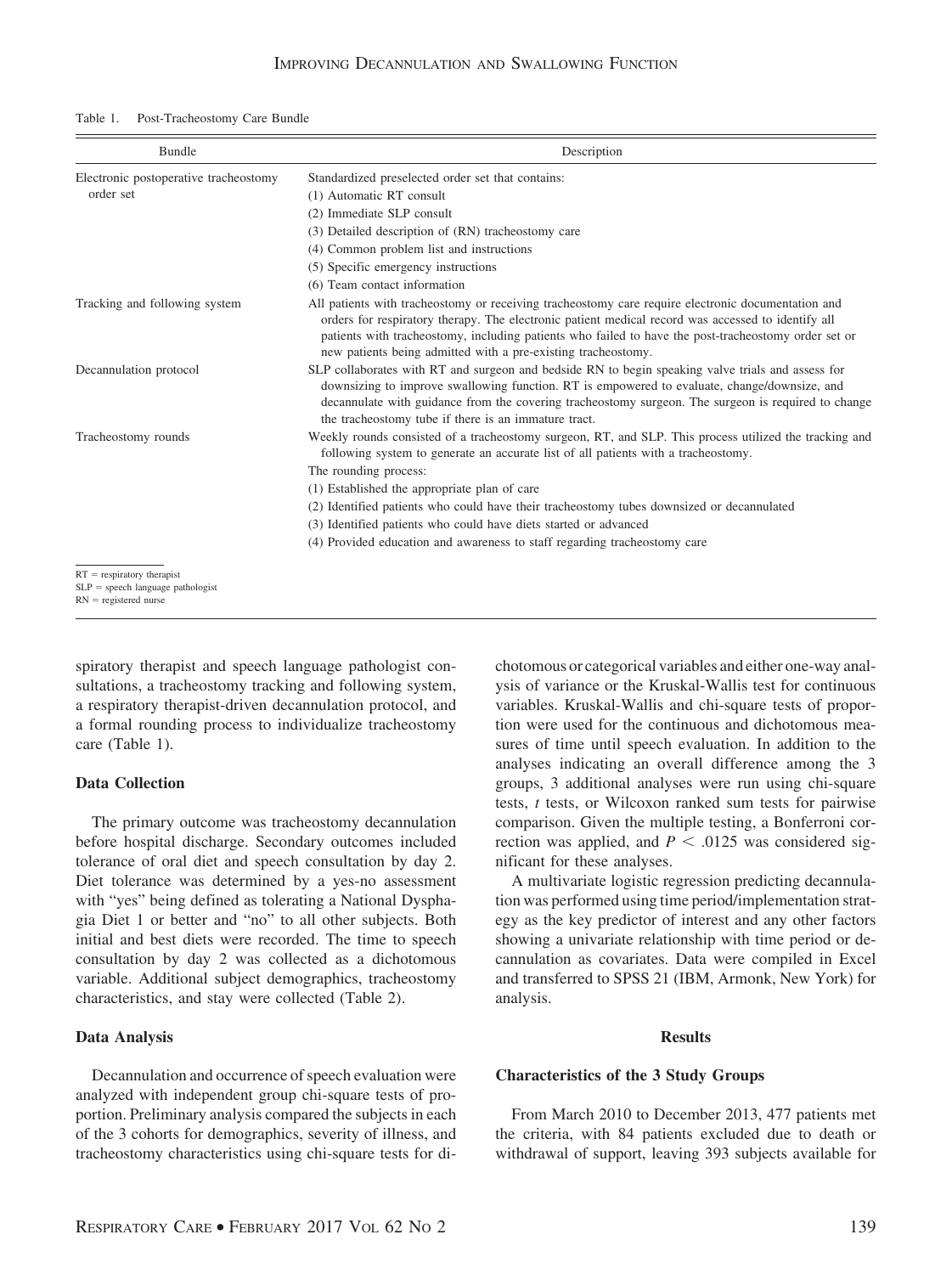#### Table 2. Subject Characteristics

| Characteristic                                                                                                                                                                                                                                                                                                                                                                                | Pre-Tracheostomy<br>Service Baseline ( $n = 61$ ) | <b>Tracheostomy Service</b><br>Alone $(n = 124)$ | PTC bundle<br>$(n = 208)$ | $\boldsymbol{P}$ |
|-----------------------------------------------------------------------------------------------------------------------------------------------------------------------------------------------------------------------------------------------------------------------------------------------------------------------------------------------------------------------------------------------|---------------------------------------------------|--------------------------------------------------|---------------------------|------------------|
| Male sex, $n$ (%)                                                                                                                                                                                                                                                                                                                                                                             | 37(63.8)                                          | 75(63.6)                                         | 137(67.2)                 | .77              |
| Age, mean $\pm$ SD y                                                                                                                                                                                                                                                                                                                                                                          | $56.2 \pm 16.3$                                   | $53.1 \pm 18.4$                                  | $56.2 \pm 16.7$           | .26              |
| BMI, mean $\pm$ SD kg/m <sup>2</sup>                                                                                                                                                                                                                                                                                                                                                          | $29.0 \pm 9.3$                                    | $29.6 \pm 9.0$                                   | $28.9 \pm 6.9$            | .73              |
| Percutaneous trach, $n$ (%)                                                                                                                                                                                                                                                                                                                                                                   | 28 (45.9)                                         | 56(46.2)                                         | 77(37)                    | .24              |
| Prior trach, $n$ (%)                                                                                                                                                                                                                                                                                                                                                                          | 1(1.7)                                            | 7(7.5)                                           | 6(4.1)                    | .22              |
| Consulting service, $n$ (%)                                                                                                                                                                                                                                                                                                                                                                   |                                                   |                                                  |                           |                  |
| General surgery                                                                                                                                                                                                                                                                                                                                                                               | 9(14.8)                                           | 11(8.9)                                          | 19(9.1)                   | .42              |
| Trauma                                                                                                                                                                                                                                                                                                                                                                                        | 12(19.7)                                          | 42 (33.9)                                        | 74 (35.6)                 |                  |
| Neurological                                                                                                                                                                                                                                                                                                                                                                                  | 25(41.0)                                          | 50(40.3)                                         | 72 (34.6)                 |                  |
| Cardiothoracic/vascular                                                                                                                                                                                                                                                                                                                                                                       | 6(9.8)                                            | 8(6.5)                                           | 20(9.6)                   |                  |
| General medical                                                                                                                                                                                                                                                                                                                                                                               | 9(14.8)                                           | 13(10.5)                                         | 23(11.1)                  |                  |
| SOFA, median $(IQR)*$                                                                                                                                                                                                                                                                                                                                                                         | 9(7,10)                                           | 6(5,7)                                           | 7(6,9)                    | < 0.001          |
| APACHE, median (IOR)*                                                                                                                                                                                                                                                                                                                                                                         | $27(23.25-29)$                                    | $20(17-24)$                                      | $23(20-28)$               | < 0.001          |
| Hospital LOS, median (IQR)d                                                                                                                                                                                                                                                                                                                                                                   | $38.0(29.5 - 63.0)$                               | 36.0(28.0)                                       | $35.5(28.0 - 48.0)$       | .35              |
| ICU LOS, median (IQR)d                                                                                                                                                                                                                                                                                                                                                                        | $26.5(19.3 - 38.0)$                               | $26.0(18.7-37.0)$                                | $25.0(18.8 - 32.0)$       | .15              |
| Duration of ventilation, median (IQR)†d                                                                                                                                                                                                                                                                                                                                                       | $26.0(17.0-35.0)$                                 | $21.5(14.3 - 30.8)$                              | $20.0(14.0-26.0)$         | .003             |
| * All three pairwise comparisons significant.<br><sup>†</sup> Baseline and post-tracheostomy bundle differ significantly.<br>$PTC = post-tracheostomy care$<br>$BMI = body$ mass index<br>$\text{track} = \text{traches}$<br>$SOFA = Sequential Organ Failure Assessment$<br>$IQR = interquartile range$<br>APACHE = Acute Physiology and Chronic Health Evaluation<br>$LOS = length of stay$ |                                                   |                                                  |                           |                  |

analysis. Sixty-one were included in the baseline data set, 124 during the period after a tracheostomy service was instituted, and 208 following implementation of the posttracheostomy care bundle.

All group characteristics were not significantly different with the exception of severity of illness and ventilator stay (Table 2). The pre-tracheostomy (baseline) service group contained the most severely ill subjects with the highest Sequential Organ Failure Assessment (SOFA) and Acute Physiology and Chronic Health Evaluation (APACHE) II scores followed by the lowest SOFA and APACHE II scores during the tracheostomy service period and significantly higher scores again during the time period following the post-tracheostomy care bundle. Duration of mechanical ventilation was significantly shorter in the posttracheostomy care bundle compared with baseline but not significantly different from the tracheostomy service group.

## **Impact of the Tracheostomy Service and Post-Tracheostomy Care Bundle**

There were significant overall differences among the 3 study groups for proportions of subjects decannulated before discharge, tolerance of initial oral diet, and tolerance of any diet following tracheostomy. There were also significant overall differences among the 3 study groups for the proportion of subjects receiving a speech language pathologist consult and the time to receiving a speech language pathologist consult if it occurred. Pairwise comparisons between all groups show that for the main outcomes, decannulation and tolerance of oral diet, the tracheostomy service showed no statistical difference; however, with the addition of the post-tracheostomy care bundle, decannulation and tolerance of oral diet significantly improved from baseline. The post-tracheostomy care bundle also significantly improved time to speech evaluation overall and the proportion of subjects receiving a speech evaluation within 2 d in comparison with both the tracheostomy service alone and baseline. These comparisons are detailed in Table 3.

Logistical regression (Table 4) analysis confirm the results of the pairwise comparisons in regard to decannulation, showing that only the combination of the tracheostomy service with the post-tracheostomy care bundle was a significant predictor of successful decannulation compared with baseline ( $P = .003$ ). Interestingly, sex was also predictive of successful decannulation. Significantly more males achieved decannulation before discharge compared with females (24% vs 9%,  $P < .001$ ). APACHE II and SOFA scores had no effect as markers of severity of illness or as severity of illness indicators.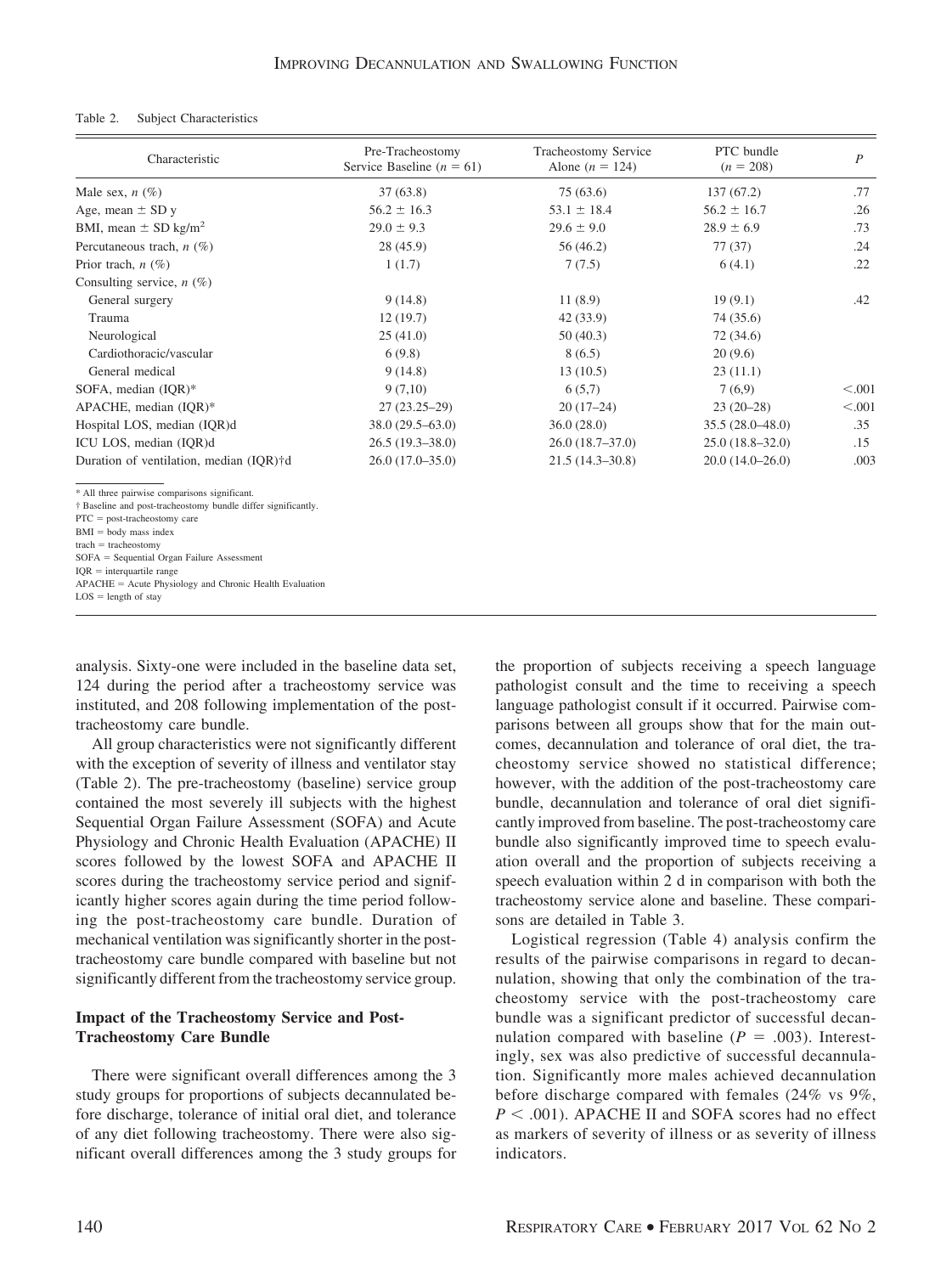#### Table 3. Comparison of Subject Outcomes

| Characteristic                                                                                                                                                                                                                                               | Pre-Tracheostomy Service<br>Baseline $(n = 61)$ | <b>Tracheostomy Service</b><br>Begins $(n = 124)$ | PTC Bundle<br>$(n = 208)$ | $P+$<br>(Overall) |
|--------------------------------------------------------------------------------------------------------------------------------------------------------------------------------------------------------------------------------------------------------------|-------------------------------------------------|---------------------------------------------------|---------------------------|-------------------|
| Decannulated, $n$ (%)                                                                                                                                                                                                                                        | 5(8.2)                                          | 18(14.5)                                          | $54(26.0)*$               | .002              |
| Tolerate oral diet (first post-tracheostomy diet), $n$ (%)                                                                                                                                                                                                   | 10(16.4)                                        | 29(23.4)                                          | $72(34.6)^*$              | .007              |
| Tolerate oral diet before leaving hospital, $n(\%)$                                                                                                                                                                                                          | 15(24.6)                                        | 44(35.5)                                          | $96(46.4)$ *              | .005              |
| Receive SLP consult post-tracheostomy, $n$ (%)                                                                                                                                                                                                               | 47 (77.0)                                       | 109(87.9)                                         | $192(92.3)*$              | .004              |
| Time to speech evaluation, d (among those)<br>receiving), median (IQR)                                                                                                                                                                                       | $6.0(2.0-12.0)$                                 | $6.0(3.0-12.0)$                                   | $2.0(0.0-6.0)$ **         | < 0.001           |
| Time to speech evaluation (among those receiving),<br>$n$ (%) receiving within 2 d                                                                                                                                                                           | 12(25.2)                                        | 24(22.0)                                          | $108(56.3)$ **            | < 0.001           |
| † 3-way Kruskal-Wallis test.<br>* Significant from baseline ( $P < .0125$ ).<br>** Significant from baseline and tracheostomy service ( $P < .0125$ ).<br>$PTC = post-trachesing care$<br>$SLP$ = speech language pathologist<br>$IQR = Interquartile range$ |                                                 |                                                   |                           |                   |

#### Table 4. Predicting Decannulization

| Predictor                                                                                                                                                                       | $\beta$ Weight | Odds Ratio | 95% CI         | P       |
|---------------------------------------------------------------------------------------------------------------------------------------------------------------------------------|----------------|------------|----------------|---------|
| Time period                                                                                                                                                                     |                |            |                | $.02\,$ |
| Trach service vs baseline                                                                                                                                                       | 0.593          | 1.81       | $0.60 - 5.49$  | .30     |
| Trach service plus PTC bundle vs trach service                                                                                                                                  | 0.637          | 1.89       | $0.98 - 3.63$  | .056    |
| Trach service plus PTC bundle vs baseline                                                                                                                                       | 1.229          | 3.42       | $1.26 - 9.27$  | $.02\,$ |
| Sex (comparing males with females)                                                                                                                                              | 1.207          | 3.34       | $1.70 - 6.58$  | < 0.001 |
| SOFA > 6                                                                                                                                                                        | $-.121$        | 0.886      | $0.48 - 1.636$ | .70     |
| APACHE > 19                                                                                                                                                                     | 0.725          | 2.06       | $1.00 - 4.27$  | .05     |
| Ventilated time (transformed to $log_{10}$ )                                                                                                                                    | $-.644$        | 0.283      | $0.16 - 1.70$  | .53     |
| $\text{Trach} = \text{traches}$<br>$PTC = post-traches to my care$<br>$SOFA = Sequential Organ Failure Assessment$<br>$APACHE = Acute Physiology and Chronic Health Evaluation$ |                |            |                |         |

#### **Discussion**

This study is the largest to our knowledge demonstrating that a multidisciplinary tracheostomy service can improve the rate of tracheostomy decannulation and tolerance of oral diet. Others have demonstrated improved time to decannulation only. Speed et al<sup>18</sup> performed a metaanalysis demonstrating a reduction of total in situ tracheostomy time. This study included 7 articles, all scoring low on internal validity and 2 scoring low for external validity. All studies were inadequately powered, yet 2 studies still reported statistically significant results. The largest study from that analysis by Tobin et al<sup>24</sup> noticed an increase in the rate of decannulation over the study period but could only speculate that this may be due to "a more proactive approach to decannulation." Two small studies not included in the meta-analysis demonstrated similar improvements in reducing time to decannulation following implementation of a multidisciplinary tracheostomy team but again failed to report an improvement in the percentage of subjects decannulated.25,26

Suboptimal post-ICU tracheostomy care has been implicated and underscored by Mondup et al7 in a Danish survey highlighting inadequate post-ICU tracheostomy management; with only 9% reported daily follow-up, none reported having decannulation guidelines, and only 10% delivered education to floor nurses.7,27 A similar survey of 228 ICUs in the United Kingdom found that only 32% had written protocols for routine tracheostomy follow-up outside the ICU.28 These results mirrored similar problems faced by our institution with substantial improvement being made simply by implementing a tracheostomy team. Additionally, our study addresses in detail a majority of the concerns of post-ICU tracheostomy care as described by Mondup.7 These details include a defined service line, standardized post-tracheostomy care, a dedicated surgical intensivist, and monthly meetings to unify all the caregivers, provide a platform to discuss new issues, review and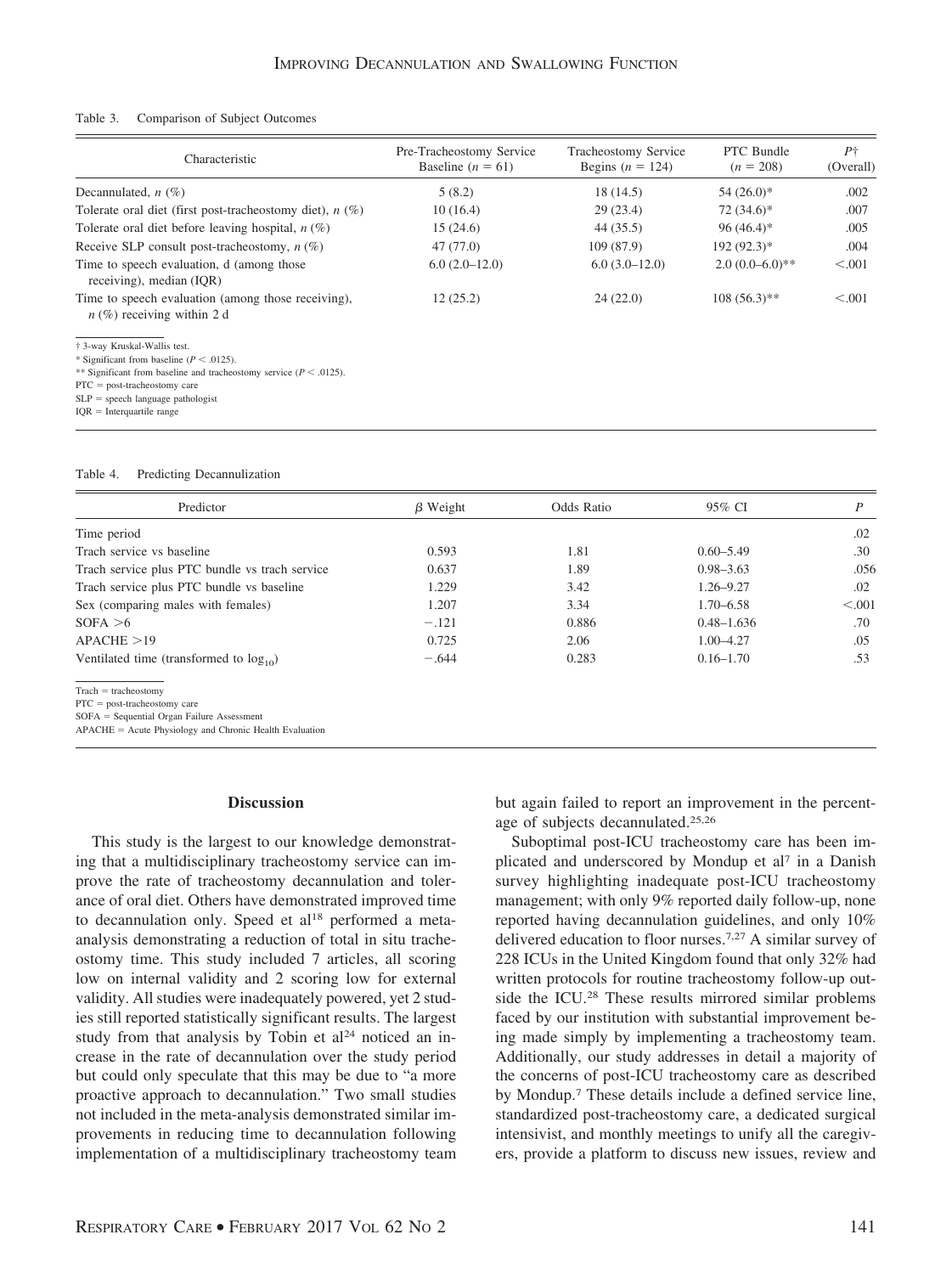streamline necessary equipment, and create new standards of care, such as the postoperative care bundle.

Although many bundles or guidelines are adopted into clinical practice, adherence can often be poor.29,30 An essential factor in the implementation of our post-tracheostomy care bundle was the empowerment of a small subset of respiratory and speech therapists with physician oversight to track, follow, and provide care for all hospitalized patients with tracheostomy. Barriers to progress were easily identified, and the intensivist-supported rounding process enabled the team to address each concern individually. Likewise, the interdisciplinary approach to protocol development and interprofessional communication, focusing on identification and correction of impediments to progress, appeared to be key.31 Of note, the tracheostomy service and post-tracheostomy care bundle process required no additional funding and minimal time obligation. Providers in respiratory therapy and speech language pathology were carefully selected for their motivation and commitment to the goals of the project and were vital to the success of the program.

Oral intake significantly improved following implementation of the tracheostomy service yet continued to improve after the post-tracheostomy care bundle when compared with both baseline and the effects of the tracheostomy service alone. Although not considered in our study, an earlier tracheostomy change may be an important factor in the initiation of oral intake. Fisher et al<sup>32</sup> suggest that early tracheostomy change before day 7 is associated with earlier oral intake and speaking valve use. Although Fisher's groups appeared to be equally matched, criteria to meet early or late tracheostomy changes were not disclosed. Also, a potential selection bias was that only 38 of 130 subjects underwent early tracheostomy change. Nonetheless, this study suggests that certain patients could tolerate diet advancement more rapidly. In our protocol, tracheostomy changes occurred as needed based on the speech language pathologist recommendations and according to our tracheostomy decannulation and change guidelines. Thus, a critical step involved our speech language pathologist early in the post-tracheostomy period and considered all subjects for advancement and challenged those who met the criteria for diet regardless of tracheostomy days or tracheostomy change status. Counterintuitively, early involvement of speech language pathologist may be extremely valuable to this cohort. Freeman-Sanderson et al<sup>33</sup> retrospectively audited 140 subjects with tracheostomy and found that speech language pathologist consults occurred on average 14 d following tracheostomy, and oral diet resumed an average of 15 d after tracheostomy, which may suggest a delay in treatment and underutilization of speech language pathologist resources. In our study, tolerance of oral diet improved as

the number of speech consultations increased and as more subjects received early (within 2 d) speech language pathologist consultations.

There were significant differences in APACHE and SOFA scores between all groups. The APACHE scores were performed on admission to the ICU, with SOFA scores calculated at the time of the tracheostomy consult. Both scores were highest in the baseline group, significantly lower in the tracheostomy service group, and then significantly higher again in the post-tracheostomy care bundle group. This could have affected our results because the post-tracheostomy care bundle group had significantly lower severity of illness scores on admission and at time of tracheostomy. In addition, ventilator stay was not significantly shorter in the post-tracheostomy care bundle group compared with the tracheostomy service alone group. This difference may be attributed to a stronger subject on admission and at tracheostomy. The logistic regression analysis was not able to show any correlation with severity of illness or ventilator stay in predicting decannulation. This emphasizes that the design of the post-tracheostomy care bundle was successful in improving quality of care after tracheostomy.

Our study had multiple limitations. First, direct quality of life measures were not collected. The literature does report a reduced quality of life following tracheostomy; one can only infer that removing the tracheostomy tube and improving oral intake would improve quality of life. Other factors important for future investigation, although not analyzed in our study, include time to best diet and cost of care. The potential for cost reduction or return on investment may be realized through decreased tracheostomy-related appliances (tracheostomy tubes, inner cannulas, suction catheters, dressings, tracheostomy ties, oxygen), potential for earlier discharge, reduction in tube feeding materials, and reduction in additional nursing and respiratory care. In addition, subjects were grouped into broad categories based on consulting services; however, specific indications or diagnoses for tracheostomy were not compared, which could have had an effect on outcomes.

## **Conclusions**

In summary, postoperative tracheostomy care is often overlooked but can have a significant effect on important needs of the patient. An intensivist-led multidisciplinary tracheostomy service with more attention directed at postoperative care is simple to implement and can significantly improve rates of decannulation and tolerance of oral diet.